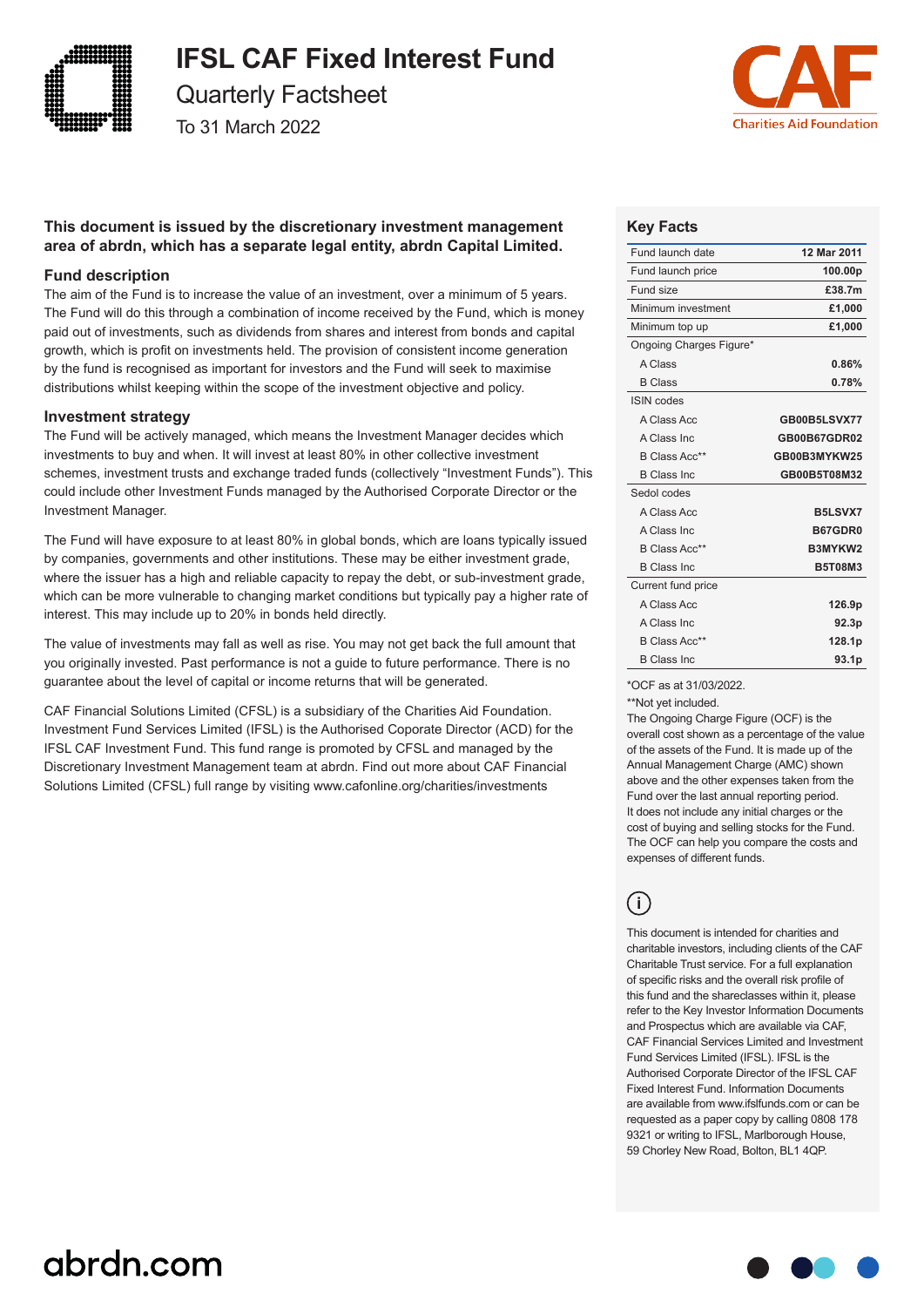#### **Performance**



The performance of the fund\*\* has been calculated using bid to bid basis, based on an Annual Management Charge (AMC) of 1.00%, gross income re-invested and excludes initial charges. The Comparative Index performance is on a Total Return basis.

\*\* IFSL CAF Fixed Interest Fund A, B and C Class

Under abrdn management from 01.04.21

Source: Morningstar (Fund) and Thomson Reuters DataStream (Comparative Index)

Note: Past performance is not a reliable indicator of future results.

#### **Calendar year performance**

|                                                 | 2021<br>$(\%)$ | 2020<br>(%) | 2019<br>(%) | 2018<br>(%) | 2017<br>$(\%)$ |
|-------------------------------------------------|----------------|-------------|-------------|-------------|----------------|
| <b>IFSL CAF Fixed Interest Fund A Acc Class</b> | $-1.97$        | 5.80        | 9.06        | $-3.28$     | 2.28           |
| <b>IFSL CAF Fixed Interest Fund A Inc Class</b> | $-1.97$        | 5.82        | 8.26        | $-3.28$     | 2.30           |
| <b>IFSL CAF Fixed Interest Fund B Acc Class</b> | $-1.89$        | 5.88        | 9.14        | $-3.21$     | 2.36           |
| <b>IFSL CAF Fixed Interest Fund B Inc Class</b> | $-1.90$        | 5.91        | 8.35        | $-3.21$     | 2.37           |
| IA Sterling Strategic Bond                      | 0.89           | 6.08        | 9.23        | -248        | 5.40           |

Source: Morningstar (Fund) and Thomson Reuters DataStream (Comparative Index) Under abrdn management from 01.04.21

#### **Cumulative performance**

|                                                 | Quarter (%) | <b>YTD</b><br>$(\%)$ | 1 Year<br>(%) | 3 Years<br>$(\%$ p.a.) | 5 Years<br>$(\%$ p.a.) |
|-------------------------------------------------|-------------|----------------------|---------------|------------------------|------------------------|
| <b>IFSL CAF Fixed Interest Fund A Acc Class</b> | $-6, 11$    | $-6.11$              | $-4.36$       | 0.88                   | 0.82                   |
| <b>IFSL CAF Fixed Interest Fund A Inc Class</b> | $-6.12$     | $-6.12$              | $-4.37$       | 0.64                   | 0.68                   |
| <b>IFSL CAF Fixed Interest Fund B Acc Class</b> | $-6.09$     | $-6.09$              | $-429$        | 0.95                   | 0.90                   |
| <b>IFSL CAF Fixed Interest Fund B Inc Class</b> | $-6.10$     | $-6.10$              | $-4.28$       | 0.72                   | 0.76                   |
| IA Sterling Strategic Bond                      | $-4.34$     | $-4.34$              | $-243$        | 2.57                   | 2.41                   |

Source: Morningstar (Fund) and Thomson Reuters DataStream (Comparative Index) Under abrdn management from 01.04.21

**Past performance is not a reliable indicator of future results.** The price of shares and the income from them may go down as well as up and cannot be guaranteed; an investor may receive back less than their original investment.

For full details of the fund's objective, policy, investment and borrowing powers and details of the risks investors need to be aware of, please refer to the prospectus.

For a full description of those eligible to invest in each share class please refer to the relevant prospectus.

### **Key Risks**

- The Fund has exposure to bonds, the prices of which will be impacted by factors including; changes in interest rates, inflation expectations and perceived credit quality.
- Fluctuations in interest rates may affect the value of your investment. When interest rates increase this is likely to result in a fall in the capital value of fixed interest securities, such as bonds and convertibles.
- Changes in exchange rates may affect the value of your investment.
- In certain market conditions some assets may be less predictable than usual. This may make it harder to sell at a desired price and/or in a timely manner.
- In extreme market conditions redemptions in the underlying funds or the Fund itself may be deferred or suspended.
- The Fund may invest a large part of its assets in other funds for which investment decisions are made independently of the Fund. If these perform poorly, the value of your investment is likely to be adversely affected. Investment in other funds may also lead to duplication of fees and commissions.
- The Fund's investments may be subject to counterparty risk, which is the risk that a party to a transaction will fail to meet its obligations. Some or all of these obligations may arise as a result of the Fund holding investments where returns are linked to financial contracts, known as derivatives.
- The Fund may enter into various financial contracts (known as derivatives) in an attempt to protect the value of the Fund's assets or to reduce the costs of investing, although this may not be achieved.
- All or part of the fees and expenses may be charged to the capital of the Fund rather than being deducted from income. Future capital growth may be constrained as a result of this.
- Past performance is not a reliable indicator of future returns. Capital is at risk.

A more detailed description of the risks that apply to this Fund can be found in the Fund's prospectus.

# abrdn.com